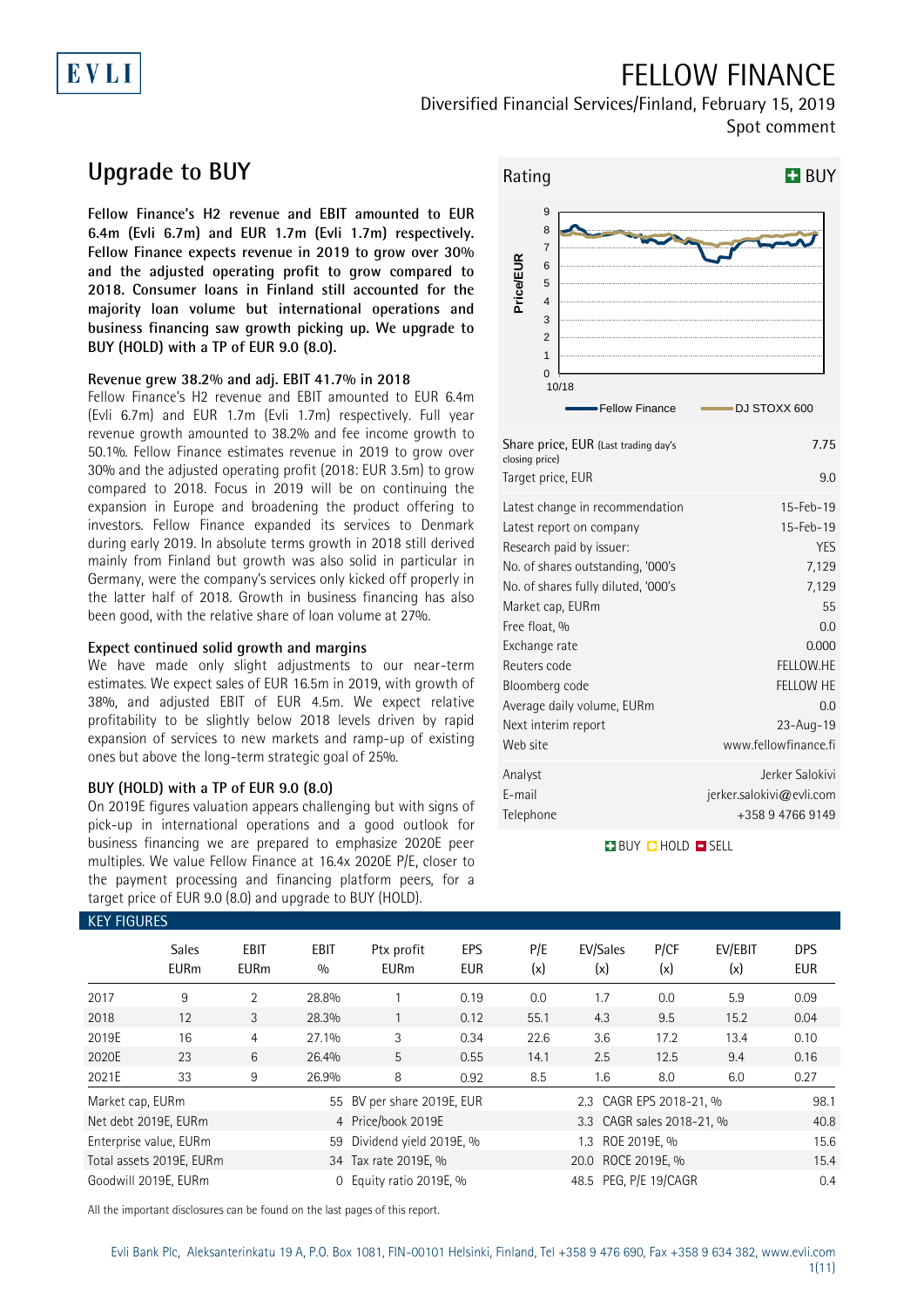Diversified Financial Services/Finland, February 15, 2019 Spot comment

| <b>Fellow Finance</b>     | 2017   | H1/18  | H2/'18E | 2018E  | H1/19E | H2/'19E | 2019E    | 2020E  | 2021E   |
|---------------------------|--------|--------|---------|--------|--------|---------|----------|--------|---------|
| Net sales                 | 8.7    | 5.6    | 6.4     | 12.0   | 7.6    | 8.9     | 16.5     | 23.1   | 33.5    |
| sales growth, %           | 55%    | 43%    | 34%     | 38%    | 36%    | 39%     | 38%      | 40%    | 45%     |
| Fee income                | 6.0    | 4.1    | 4.8     | 9.0    | 6.1    | 7.3     | 13.4     | 19.8   | 30.0    |
| Interest income           | 2.7    | 1.4    | 1.5     | 3.0    | 1.5    | 1.6     | 3.1      | 3.3    | 3.5     |
| <b>Facilitated loans</b>  | 99     | 76     | 96      | 172    | 122    | 145     | 267      | 400    | 620     |
| change, %                 | 120%   | 74%    | 74%     | 74%    | 61%    | 51%     | 55%      | 50%    | 55%     |
| <b>Expenses</b>           |        |        |         |        |        |         |          |        |         |
| Materials and services    | $-3.0$ | $-1.8$ | $-1.9$  | $-3.8$ | $-2.8$ | $-3.4$  | $-6.2$   | $-9.5$ | $-15.0$ |
| as % of facilitated loans | 3.0%   | 2.4%   | 2.0%    | 2.2%   | 2.3%   | 2.3%    | 2.3%     | 2.4%   | 2.4%    |
| Personnel expenses        | $-1.0$ | $-0.7$ | $-1.0$  | $-1.7$ | $-1.0$ | $-1.2$  | $-2.2$   | $-3.0$ | $-4.0$  |
| Other op. expenses        | $-1.8$ | $-1.2$ | $-1.5$  | $-2.7$ | $-1.5$ | $-1.7$  | $-3.2$   | $-4.0$ | $-5.0$  |
| <b>D&amp;A</b>            | $-0.4$ | $-0.2$ | $-0.2$  | $-0.4$ | $-0.2$ | $-0.2$  | $-0.4$   | $-0.5$ | $-0.5$  |
| EB <sub>IT</sub>          | 2.5    | 1.7    | 1.7     | 3.4    | 2.1    | 2.4     | 4.5      | 6.1    | 9.0     |
| <b>EBIT</b> margin        | 28.8%  | 29.9%  | 26.4%   | 28.1%  | 27.6%  | 26.6%   | $27.1\%$ | 26.4%  | 26.9%   |

Source: Evli Research

| <b>PAYMENT PROCESSING &amp;</b> | <b>Ticker</b>  | <b>MCAP</b> | P/E   |       | P/Sales |       | Sales gr. |     | Net income margin |     |
|---------------------------------|----------------|-------------|-------|-------|---------|-------|-----------|-----|-------------------|-----|
| <b>FINANCING PLATFORMS</b>      |                | <b>EUR</b>  | 19E   | 20E   | 19E     | 20E   | 19E       | 20E | 19E               | 20E |
| Green Dot                       | <b>GDOT US</b> | 3475        | 20.6x | 17.6x | 3.4x    | 3.1x  | 10%       | 10% | 17%               |     |
| Total System Services           | <b>TSS US</b>  | 14943       | 19.0x | 16.7x | 4.0x    | 3.7x  | 8%        | 8%  | 21%               | 23% |
| <b>WEX</b>                      | WEX US         | 6566        | 19.2x | 16.6x | 4.6x    | 4.2x  | 10%       | 10% | 25%               | 26% |
| GreenSky                        | <b>GSKY US</b> | 1733        | 14.9x | 11.5x | 3.7x    | 3.0x  | 28%       | 24% | 26%               |     |
| <b>PayPal Holdings</b>          | <b>PYPLUS</b>  | 98566       | 32.9x | 27.2x | 6.2x    | 5.3x  | 21%       | 18% | 19%               | 19% |
| Mastercard                      | MA US          | 200439      | 29.3x | 24.7x | 13.5x   | 11.9x | 17%       | 13% | 47%               | 48% |
| <b>Visa</b>                     | V US           | 254607      | 26.1x | 22.5x | 12.3x   | 11.1x | 15%       | 9%  | 54%               | 55% |
| Worldpay                        | WP US          | 24208       | 19.0x | 16.2x | 6.4x    | 5.8x  | 9%        | 10% | 36%               | 36% |
| LendingTree                     | <b>TREE US</b> | 3526        | 40.1x | 32.4x | 3.9x    | 3.3x  | 32%       | 17% | 12%               | 16% |
| <b>Fidelity Natl Info Svcs</b>  | <b>FIS US</b>  | 30993       | 15.8x | 14.1x | 4.2x    | 4.0x  | 4%        | 4%  | 28%               | 30% |
| Peer Group Average              |                | 67562       | 23.7x | 20.0x | 6.2x    | 5.5x  | 15%       | 12% | 29%               | 32% |
| Peer Group Median               |                | 14943       | 19.9x | 17.2x | 4.4x    | 4.1x  | 12%       | 10% | 26%               | 28% |

| Peer Group Median              |         | 14943       | 19.9x | 17.2x | 4.4x | 4.1x    | 12% | 10%       | 26%   | 28%               |
|--------------------------------|---------|-------------|-------|-------|------|---------|-----|-----------|-------|-------------------|
|                                |         |             |       |       |      |         |     |           |       |                   |
|                                | Ticker  | <b>MCAP</b> | P/E   |       |      | P/Sales |     | Sales gr. |       | Net income margin |
| LENDING PLATFORMS              |         | <b>EUR</b>  | 19E   | 20E   | 19E  | 20E     | 19E | 20E       | 19E   | 20E               |
| On Deck Capital                | ONDK US | 401         | 12.9x | 10.5x | 1.0x | 0.9x    | 19% | $11\%$    | 9%    | 9%                |
| LendingClub                    | LC US   | 1342        | 18.9x | 12.7x | 1.9x | 1.7x    | 15% | 14%       | 14%   |                   |
| <b>Funding Circle Holdings</b> | FCH GB  | 1316        |       |       | 5.9x | 4.2x    | 43% | 41%       | $-6%$ | 40/0              |
| Peer Group Average             |         | 872         | 15.9x | 11.6x | 2.9x | 2.2x    | 26% | 22%       | $6\%$ | $6\%$             |
| Peer Group Median              |         | 872         | 15.9x | 11.6x | 1.9x | 1.7x    | 19% | 14%       | 9%    | $6\%$             |

Source: Bloomberg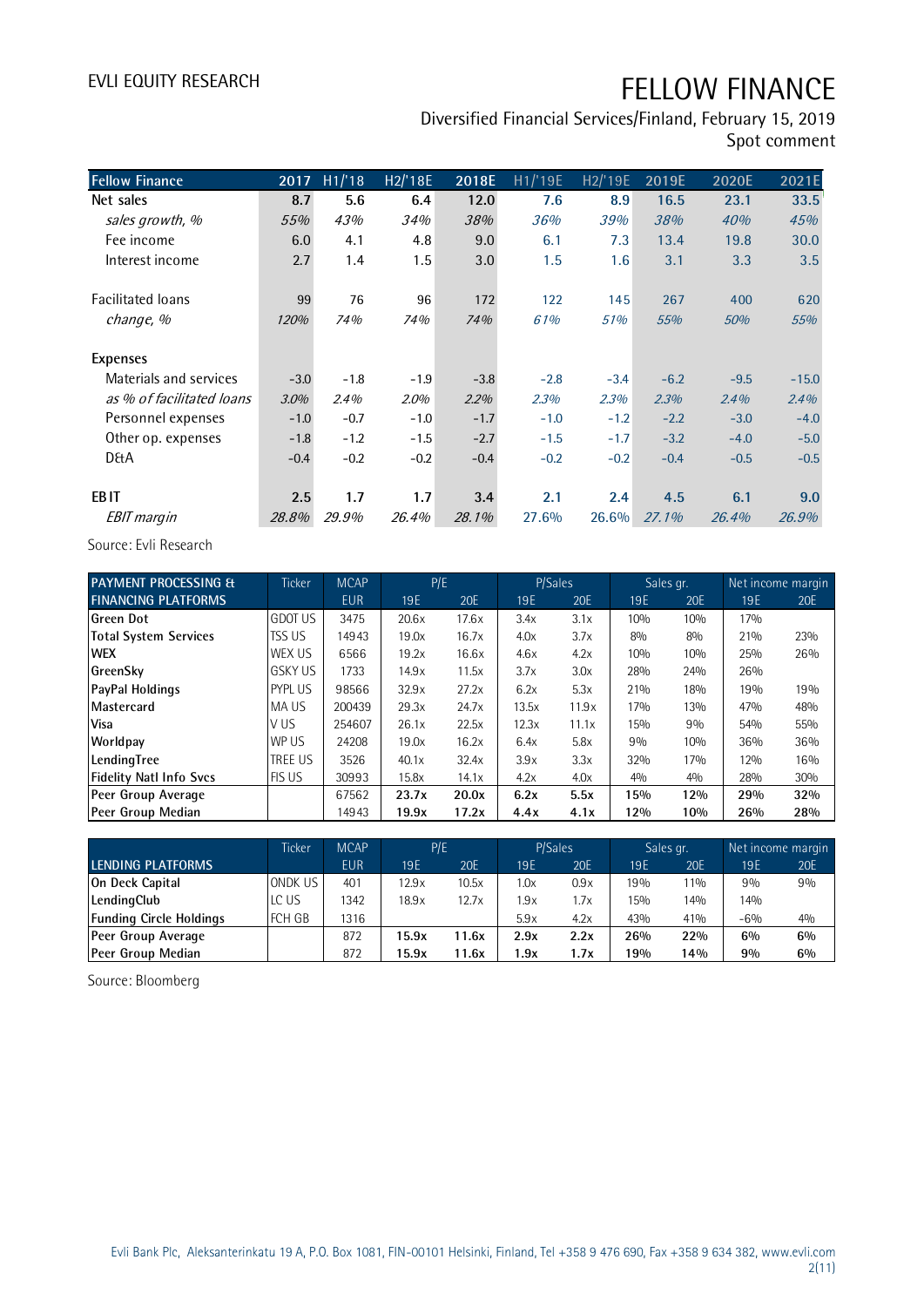### Diversified Financial Services/Finland, February 15, 2019 Spot comment

| VALUATION RESULTS        | <b>BASE CASE DETAILS</b>   | <b>VALUATION ASSUMPTIONS</b> | ASSUMPTIONS FOR WACC           |      |
|--------------------------|----------------------------|------------------------------|--------------------------------|------|
| Current share price      | 7.75 PV of Free Cash Flow  | 55 Long-term growth, %       | 2.0 Risk-free interest rate, % | 2.25 |
| DCF share value          | 13.55 PV of Horizon value  | 47 WACC, %                   | 11.5 Market risk premium, %    | 5.8  |
| Share price potential, % | 74.9 Unconsolidated equity | 0 Spread, %                  | 0.5 Debt risk premium, %       | 3.3  |
| Maximum value            | 14.4 Marketable securities | 9 Minimum WACC, %            | 11.0 Equity beta coefficient   | 1.40 |
| Minimum value            | 12.8 Debt - dividend       | -14 Maximum WACC, %          | 12.0 Target debt ratio, %      | 20   |
| Horizon value, %         | 46.4 Value of stock        | 97 Nr of shares, Mn          | 7.1 Effective tax rate, %      | 20   |

| DCF valuation, EURm         | 2018           | 2019E          | 2020E    | 2021E    | 2022E    | 2023E    | 2024E       | 2025E    | 2026E | 2027E    | 2028E       | Horizon |
|-----------------------------|----------------|----------------|----------|----------|----------|----------|-------------|----------|-------|----------|-------------|---------|
| Net sales                   | 12             | 16             | 23       | 33       | 49       | 70       | 88          | 97       | 102   | 107      | 109         | 111     |
| Sales growth, %             | 38.5           | 37.1           | 40.4     | 45.0     | 45.0     | 45.0     | 25.0        | 10.0     | 5.0   | 5.0      | 2.0         | 2.0     |
| Operating income (EBIT)     | 3              | 4              | 6        | 9        | 13       | 19       | 22          | 19       | 16    | 17       | 17          | 18      |
| EBIT margin, %              | 28.3           | 27.1           | 26.4     | 26.9     | 26.7     | 27.0     | 25.0        | 20.0     | 16.0  | 16.0     | 16.0        | 16.0    |
| + Depreciation+amort.       | 0              | $\mathbf 0$    | 0        |          |          |          |             |          |       |          |             |         |
| - Income taxes              | -1             | $-1$           | $-1$     | $-2$     | $-3$     | -4       | $-4$        | -4       | $-3$  | $-3$     | -3          |         |
| - Change in NWC             |                | $-1$           | $-1$     | $-1$     | $-1$     | $-1$     |             |          |       | $\Omega$ | - 1         |         |
| NWC / Sales, %              | 26.3           | 24.0           | 20.8     | 16.7     | 13.1     | 9.8      | 5.2         | 4.1      | 4.1   | 4.1      | 4.8         |         |
| + Change in other liabs     | $\Omega$       | 0              | 0        | $\Omega$ | $\Omega$ | $\Omega$ | $\Omega$    | $\Omega$ |       | 0        |             |         |
| - Capital Expenditure       | $-3$           | $-1$           | $-1$     | $-1$     | $-2$     | $-3$     | $-3$        | $-3$     | $-3$  | $-3$     | $-3$        | -3      |
| Investments / Sales, %      | 26.3           | 4.5            | 3.6      | 3.7      | 3.7      | 3.7      | 3.2         | 2.7      | 2.6   | 2.6      | 2.4         | 2.4     |
| - Other items               | $\Omega$       | 0              | $\Omega$ | 0        | $\Omega$ | $\Omega$ | $\mathbf 0$ | $\Omega$ | 0     | $\Omega$ | $\mathbf 0$ |         |
| $=$ Unlevered Free CF (FCF) | $\overline{2}$ | $\overline{2}$ | 4        | 6        | 9        | 13       | 19          | 15       | 12    | 13       | 13          | 139     |
| = Discounted FCF (DFCF)     |                | $\overline{2}$ | 3        | 4        | 6        | 8        | 10          | 7        | 5     | 5        | 4           | 47      |
|                             |                |                |          |          |          |          |             |          |       |          |             |         |
| = DFCF min WACC             |                | $\overline{2}$ | 3        | 4        | 6        | 8        | 10          | 8        | 5     | 5        | 5           | 52      |
| $=$ DFCF max WACC           |                | $\overline{2}$ | 3        | 4        | 6        | 8        | 10          |          | 5     | 5        | 4           | 43      |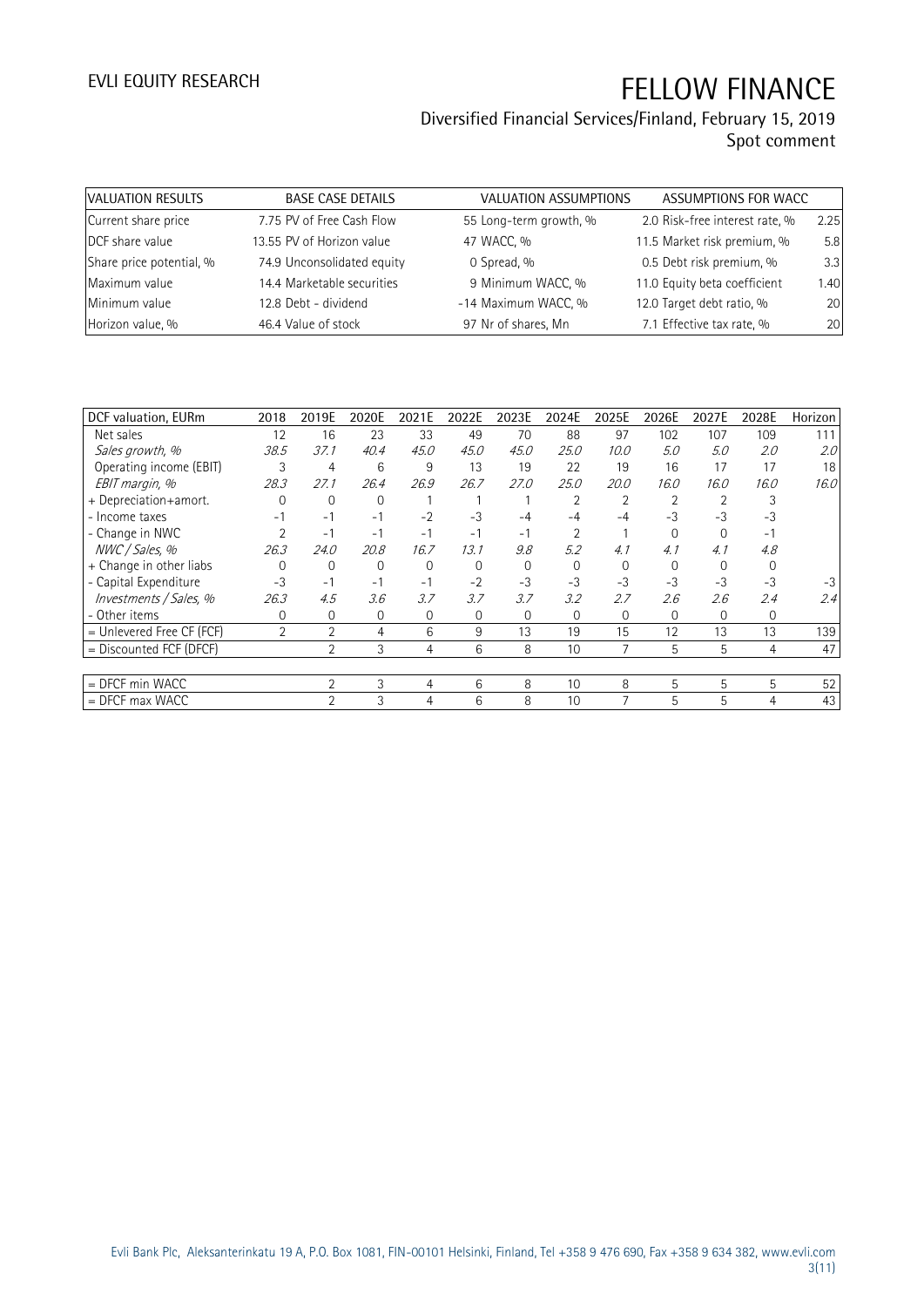### Diversified Financial Services/Finland, February 15, 2019

Spot comment

| <b>INTERIM FIGURES</b>               |                     |                |              |                |                |              |                |         |                |                |                |                |
|--------------------------------------|---------------------|----------------|--------------|----------------|----------------|--------------|----------------|---------|----------------|----------------|----------------|----------------|
| EVLI ESTIMATES, EURm                 | 201801              | 201802         | 201803       | 201804         | 2018           | 2019Q1E      | 2019Q2E        | 2019Q3E | 2019Q4E        | 2019E          | 2020E          | 2021E          |
| Net sales                            | $\mathbf 0$         | 6              | $\mathbf 0$  | 6              | 12             | $\mathbf{0}$ | 8              | 0       | 9              | 16             | 23             | 33             |
| EBITDA                               | 0                   | $\overline{2}$ | $\mathbf 0$  | $\overline{2}$ | $\overline{4}$ | $\mathbf{0}$ | $\overline{2}$ | 0       | 3              | 5              | 6              | 10             |
| EBITDA margin (%)                    | 0.0                 | 33.3           | 0.0          | 30.6           | 31.9           | 1,673.0      | 30.3           | 1,673.0 | 28.8           | 29.7           | 28.1           | 28.5           |
| EBIT                                 | $\mathbf 0$         | $\overline{2}$ | $\mathbf 0$  | $\overline{2}$ | 3              | $\mathbf{0}$ | $\overline{2}$ | 0       | $\overline{2}$ | $\overline{4}$ | 6              | 9              |
| EBIT margin (%)                      | 0.0                 | 30.0           | 0.0          | 26.9           | 28.3           | 0.0          | 27.6           | 0.0     | 26.6           | 27.1           | 26.4           | 26.9           |
| Net financial items                  | 0                   | $-1$           | $\mathbf 0$  | $-2$           | $-2$           | 0            | $-1$           | 0       | $-1$           | $-1$           | $-1$           | $-1$           |
| Pre-tax profit                       | $\mathbf 0$         |                | $\mathbf{0}$ | $\mathbf{0}$   | $\mathbf{1}$   | $\mathbf{0}$ |                | 0       | $\overline{2}$ | 3              | 5              | 8              |
| Tax                                  | $\mathbf 0$         | $\mathbf 0$    | $\mathbf{0}$ | 0              | $\mathbf{0}$   | $\Omega$     | 0              | 0       | $\mathbf 0$    | $-1$           | $-1$           | $-2$           |
| Tax rate (%)                         | 0.0                 | 21.8           | 0.0          | 39.8           | 23.3           | 0.0          | 20.0           | 0.0     | 20.0           | 20.0           | 20.0           | 20.0           |
| Net profit                           | $\mathbf 0$         |                | $\mathbf 0$  | $\mathbf 0$    | $\mathbf{1}$   | $\mathbf 0$  | $\mathbf{1}$   | 0       | $\overline{1}$ | 2              | $\overline{4}$ | $\overline{7}$ |
| EPS                                  | 0.00                | 0.11           | 0.00         | 0.01           | 0.12           | 0.00         | 0.16           | 0.00    | 0.19           | 0.34           | 0.55           | 0.92           |
| EPS adjusted (diluted no. of shares) | 0.00                | 0.11           | 0.00         | 0.01           | 0.12           | 0.00         | 0.16           | 0.00    | 0.19           | 0.34           | 0.55           | 0.92           |
| Dividend per share                   | 0.00                | 0.00           | 0.00         | 0.00           | 0.04           | 0.00         | 0.00           | 0.00    | 0.00           | 0.10           | 0.16           | 0.27           |
| SALES, EURm                          |                     |                |              |                |                |              |                |         |                |                |                |                |
| Fellow Finance                       | $\mathsf{O}\xspace$ | 6              | $\mathbf 0$  | 6              | 12             | $\mathbf{0}$ | 8              | 0       | 9              | 16             | 23             | 33             |
| Total                                | $\mathbf{0}$        | 6              | $\mathbf{0}$ | 6              | 12             | $\mathbf{0}$ | 8              | 0       | 9              | 16             | 23             | 33             |
| SALES GROWTH, Y/Y %                  |                     |                |              |                |                |              |                |         |                |                |                |                |
| Fellow Finance                       | 0.0                 | 0.0            | 0.0          | $-25.9$        | 38.5           | 0.0          | 36.1           | 0.0     | 37.9           | 37.1           | 40.4           | 45.0           |
| Total                                | 0.0                 | 0.0            | 0.0          | $-26.0$        | 38.5           | 0.0          | 36.2           | 0.0     | 37.9           | 37.1           | 40.4           | 45.0           |
| EBIT, EURm                           |                     |                |              |                |                |              |                |         |                |                |                |                |
| Fellow Finance                       | $\mathsf{O}\xspace$ | $\overline{2}$ | $\mathbf 0$  | $\overline{2}$ | 3              | $\mathbf 0$  | $\overline{2}$ | 0       | $\overline{2}$ | 4              | $6\,$          | 9              |
| Total                                | $\mathbf 0$         | $\overline{2}$ | $\mathbf{0}$ | $\overline{2}$ | 3              | $\mathbf{0}$ | $\overline{2}$ | 0       | $\overline{2}$ | 4              | 6              | $\,9$          |
| EBIT margin, %                       |                     |                |              |                |                |              |                |         |                |                |                |                |
| Fellow Finance                       | 0.0                 | 30.0           | 0.0          | 26.9           | 28.3           | 0.0          | 27.6           | 0.0     | 26.6           | 27.1           | 26.4           | 26.9           |
| Total                                | 0.0                 | 30.0           | 0.0          | 26.9           | 28.3           | 0.0          | 27.6           | 0.0     | 26.6           | 27.1           | 26.4           | 26.9           |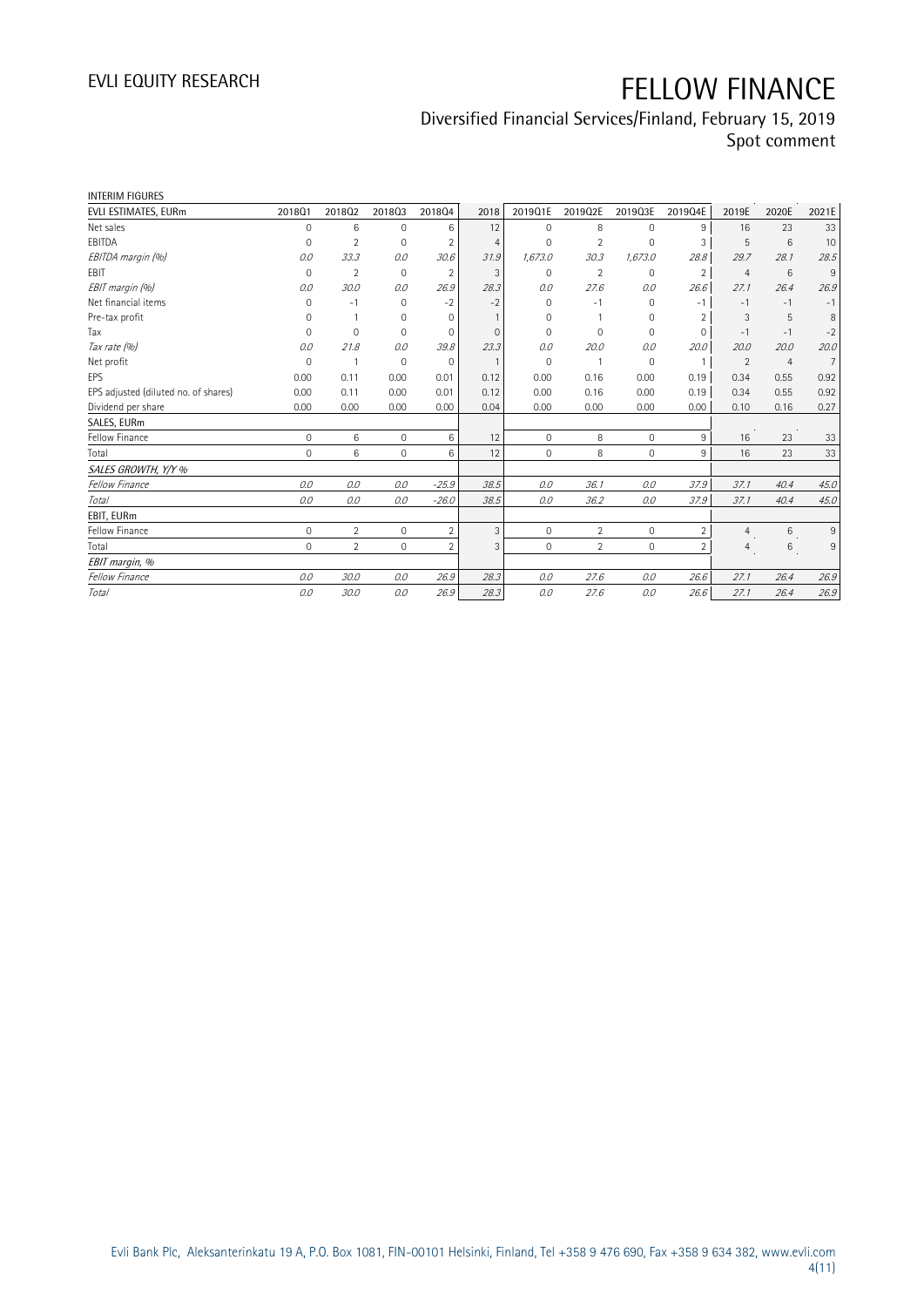### Diversified Financial Services/Finland, February 15, 2019

Spot comment

| INCOME STATEMENT, EURm                   | 2014                | 2015                | 2016                        | 2017                | 2018                      | 2019E               | 2020E               | 2021E               |
|------------------------------------------|---------------------|---------------------|-----------------------------|---------------------|---------------------------|---------------------|---------------------|---------------------|
| Sales                                    | $\mathbb O$         | $\overline{4}$      | 6                           | $9\,$               | 12                        | 16                  | 23                  | 33                  |
| Sales growth (%)                         | 0.0                 | 100,025.0           | 39.6                        | 55.0                | 38.5                      | 37.1                | 40.4                | 45.0                |
| Costs                                    | 0                   | $-2$                | $-4$                        | $-6$                | -8                        | $-12$               | $-17$               | $-24$               |
| Reported EBITDA                          | 0                   | $\sqrt{2}$          | 1                           | 3                   | $\overline{4}$            | 5                   | 6                   | 10                  |
| Extraordinary items in EBITDA            | 0                   | $\mathbf 0$         | $\mathsf{O}\xspace$         | $\mathsf{O}\xspace$ | $\mathbf 0$               | $\mathbf 0$         | $\mathbf 0$         | $\mathbf 0$         |
| EBITDA margin (%)                        | 0.0                 | 40.7                | 22.5                        | 33.1                | 31.9                      | 29.7                | 28.1                | 28.5                |
| Depreciation                             | 0                   | $\mathbf 0$         | 0                           | $\mathsf{O}\xspace$ | $\mathbf 0$               | $\mathsf{O}\xspace$ | 0                   | $-1$                |
| EBITA                                    | $\mathbf 0$         | $\mathbf{1}$        | 1                           | $\sqrt{2}$          | 3                         | $\overline{4}$      | 6                   | 9                   |
| Goodwill amortization / writedown        | $\mathsf{O}\xspace$ | $\mathbf 0$         | 0                           | 0                   | $\mathbf 0$               | 0                   | 0                   | 0                   |
| Reported EBIT                            | 0                   | $\overline{1}$      | $\mathbf{1}$                | $\overline{2}$      | 3                         | 4                   | 6                   | 9                   |
| EBIT margin (%)                          | 0.0                 | 32.2                | 16.4                        | 28.8                | 28.3                      | 27.1                | 26.4                | 26.9                |
| Net financials                           | $\mathsf{O}\xspace$ | $-1$                | $-1$                        | $-1$                | $-2$                      | $-1$                | $-1$                | $-1$                |
| Pre-tax profit                           | $\overline{0}$      | $\mathbf 0$         | $\mathsf{O}\xspace$         | $\mathbf{1}$        | $\mathbf{1}$              | 3                   | 5                   | 8                   |
| Extraordinary items                      | 0                   | $\mathbf 0$         | 0                           | $\mathsf{O}\xspace$ | $\mathbf 0$               | $\mathsf{O}\xspace$ | 0                   | $\mathbf 0$         |
| Taxes                                    | 0                   | $\mathbf 0$         | $\mathsf{O}\xspace$         | $\mathsf{O}\xspace$ | $\mathbf 0$               | $-1$                | $-1$                | $-2$                |
| Minority shares                          | 0                   | $\mathbf 0$         | 0                           | $\mathsf{O}\xspace$ | $\mathbf 0$               | $\mathbf 0$         | $\mathbf 0$         | $\mathbb O$         |
| Net profit                               | 0                   | $\mathbf 0$         | 0                           | 1                   | $\mathbf{1}$              | $\overline{2}$      | $\overline{4}$      | $\overline{7}$      |
| <b>BALANCE SHEET, EURm</b>               |                     |                     |                             |                     |                           |                     |                     |                     |
| Assets                                   |                     |                     |                             |                     |                           |                     |                     |                     |
| Fixed assets                             | 0                   | 11                  | 10                          | 14                  | 17                        | 17                  | 17                  | 18                  |
| % of sales                               | 0                   | 264                 | 171                         | 160                 | 139                       | 103                 | 75                  | 54                  |
| Goodwill                                 | $\mathbf 0$         | $\mathbb O$         | 0                           | $\mathsf{O}\xspace$ | $\mathbf 0$               | $\mathbf 0$         | 0                   | $\mathbb O$         |
| % of sales                               | 0                   | 3                   | $\mathcal{Z}$               | $\mathcal I$        | 0                         | 0                   | 0                   | 0                   |
| Inventory                                | 0                   | $\mathbf 0$         | 0                           | 0                   | $\mathbf 0$               | $\mathsf{O}\xspace$ | 0                   | $\mathbf 0$         |
| % of sales                               | 0                   | 0                   | 0                           | 0                   | 0                         | 0                   | 0                   | 0                   |
| Receivables                              | $\mathbf 0$         | $\sqrt{3}$          | 5                           | $\,6$               | $\overline{7}$            | 9                   | 12                  | 16                  |
| % of sales                               | 0                   | 82                  | 94                          | 71                  | 58                        | 56                  | 53                  | 49                  |
| Liquid funds                             | $\mathbf 0$         | $\overline{2}$      | $\sqrt{2}$                  | $\sqrt{2}$          | $9\,$                     | 8                   | $\, 8$              | $\overline{7}$      |
| % of sales                               | 0                   | 39                  | $40\,$                      | 20                  | 72                        | 50                  | 35                  | 20                  |
| Total assets                             | $\mathbf 0$         | 16                  | 17                          | 22                  | 32                        | 34                  | 38                  | 41                  |
| Liabilities                              |                     |                     |                             |                     |                           |                     |                     |                     |
| Equity                                   | $\mathsf{O}\xspace$ | 3                   | 3                           | 4                   | 15                        | 17                  | 20                  | 25                  |
| % of sales                               | 0                   | 76                  | 55                          | 48                  | 121                       | 101                 | 86                  | 75                  |
| Deferred taxes                           | 0                   | $\mathbf 0$         | $\mathbf 0$                 | $\mathsf{O}\xspace$ | $\mathbf 0$               | $\mathbb O$         | $\bf 0$             | $\mathbf 0$         |
| % of sales                               | 0                   | 0                   | 0                           | 0                   | 0                         | 0                   | 0                   | 0                   |
| Interest bearing debt                    | 0                   | 11                  | 13                          | 17                  | 14                        | 12                  | 10                  | 5                   |
| % of sales                               | 0                   | 276                 | 238                         | 191                 | 117                       | 76                  | 45                  | 16                  |
| Non-interest bearing current liabilities | 0                   | $\overline{2}$      | $\mathbf{1}$                | $\mathbf{1}$        | $\overline{4}$            | 5                   | $\overline{7}$      | 11                  |
| % of sales                               | 0                   | 38                  | 12                          | 13                  | 32                        | 32                  | 32                  | 32                  |
| Other interest free debt                 | 0                   | $\mathbf 0$         | 0                           | $\mathsf{O}\xspace$ | $\mathbf 0$               | $\mathbf 0$         | $\mathbb O$         | $\circ$             |
| % of sales                               | 0                   | 0                   | 0                           | $\mathcal O$        | 0                         | 0                   | 0                   | 0                   |
| Total liabilities                        | $\mathbf 0$         | 16                  | 17                          | 22                  | 32                        | 34                  | 38                  | 41                  |
| CASH FLOW, EURm                          |                     |                     |                             |                     |                           |                     |                     |                     |
| + EBITDA                                 | $\mathsf{O}\xspace$ | $\overline{2}$      | 1                           | 3                   | $\overline{4}$            | 5                   | 6                   | 10                  |
|                                          | $\mathsf{O}\xspace$ |                     |                             |                     |                           |                     |                     |                     |
| - Net financial items                    |                     | $-1$                | $-1$                        | $-1$                | $-2$                      | $-1$                | $-1$                | $-1$                |
| - Taxes                                  | 0                   | 0                   | 0                           | 0                   | 0                         | -1                  | $-1$                | $-2$                |
| - Increase in Net Working Capital        | 0                   | $-2$<br>$\mathbf 0$ | $-3$<br>$\mathsf{O}\xspace$ | $\mathbb O$         | $\sqrt{2}$<br>$\mathbf 0$ | $-1$<br>$\mathbf 0$ | $-1$                | $-1$                |
| $+/-$ Other                              | 0                   |                     |                             | $\mathsf{O}\xspace$ |                           |                     | $\mathbf 0$         | $\mathbf 0$         |
| = Cash flow from operations              | 0                   | $-2$                | $-2$                        | 1                   | 3                         | $\overline{2}$      | 3                   | $\,6$               |
| - Capex                                  | 0                   | $-11$               | 1                           | -5                  | $-3$                      | $-1$                | $-1$                | $-1$                |
| - Acquisitions                           | 0                   | $\mathbb O$         | $\mathbb O$                 | $\mathbb O$         | $\mathbf 0$               | $\mathbb O$         | $\mathbf 0$         | $\mathbf 0$         |
| + Divestments                            | 0                   | $\mathbf 0$         | $\mathsf 0$                 | $\mathsf{O}\xspace$ | $\mathbf 0$               | $\mathbf 0$         | $\mathbf 0$         | $\mathbf 0$         |
| = Net cash flow                          | $\mathbf 0$         | $-13$               | $-2$                        | -4                  | $\mathbf 0$               | $\overline{1}$      | 3                   | 5                   |
| +/- Change in interest-bearing debt      | 0                   | 11                  | $\overline{2}$              | 3                   | $-3$                      | $-2$                | $-2$                | $-5$                |
| +/- New issues/buybacks                  | 0                   | $\sqrt{3}$          | $\mathsf{O}\xspace$         | $\mathsf{O}\xspace$ | 10                        | $\mathbb O$         | $\,0\,$             | $\mathsf{O}\xspace$ |
| - Paid dividend                          | 0                   | $\mathbf 0$         | $\mathsf{O}\xspace$         | $\mathsf{O}\xspace$ | $-1$                      | $\mathbf 0$         | $-1$                | $-1$                |
| +/- Change in loan receivables           | 0                   | $\mathbb O$         | 0                           | 0                   | $\mathbf 0$               | $\mathbb O$         | $\boldsymbol{0}$    | $\mathsf{O}\xspace$ |
| Change in cash                           | $\mathsf{O}\xspace$ | $\sqrt{2}$          | $\mathbf{1}$                | $\mathsf{O}\xspace$ | $\overline{7}$            | $\mathsf{O}\xspace$ | $\mathsf{O}\xspace$ | $-1$                |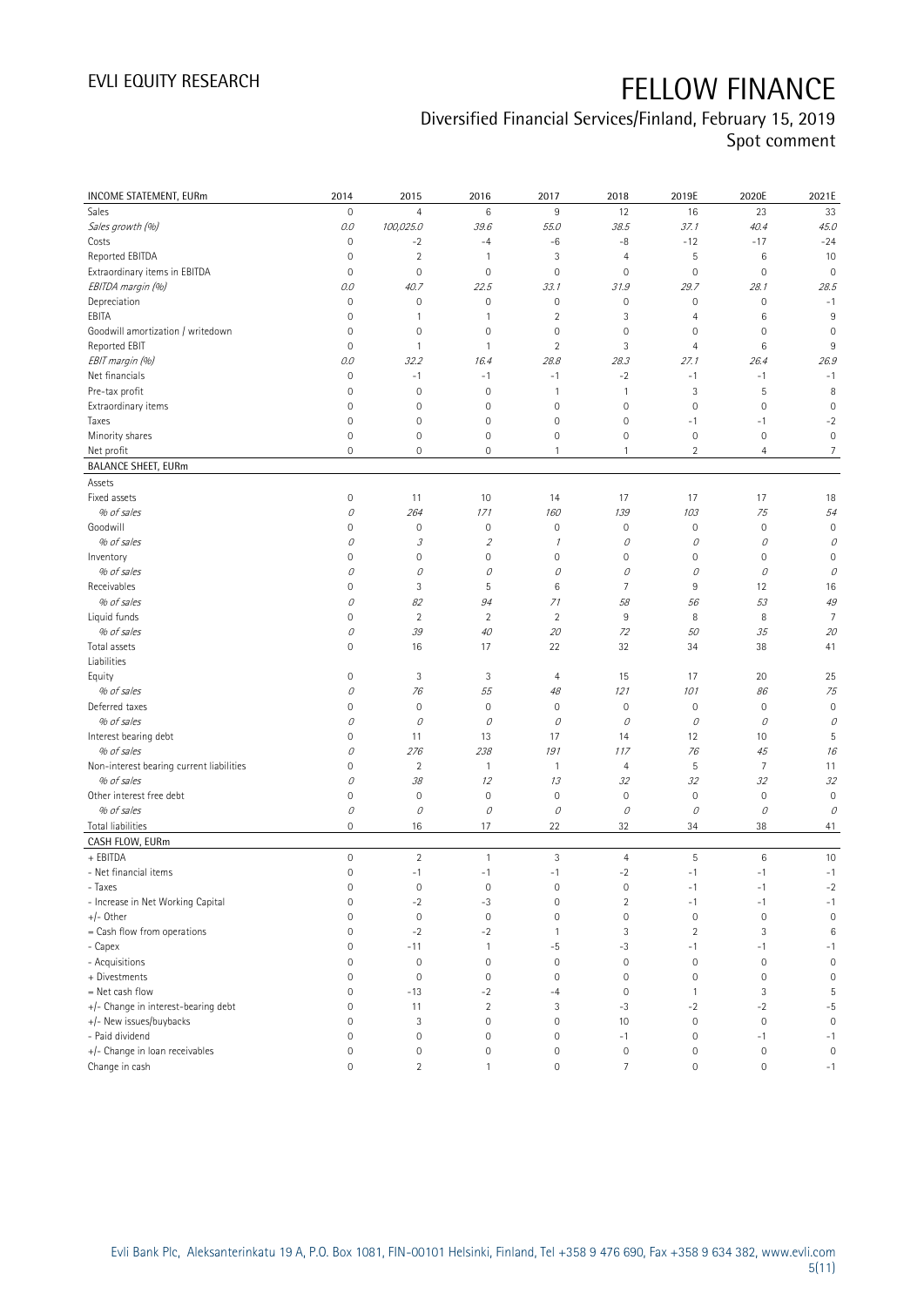### Diversified Financial Services/Finland, February 15, 2019 Spot comment

| <b>KEY FIGURES</b>                  | 2015                | 2016                | 2017           | 2018                | 2019E          | 2020E          | 2021E          |
|-------------------------------------|---------------------|---------------------|----------------|---------------------|----------------|----------------|----------------|
| M-cap                               | $\mathbf 0$         | $\mathsf{O}\xspace$ | $\mathbf 0$    | 46                  | 55             | 55             | 55             |
| Net debt                            | $\overline{9}$      | 11                  | 15             | 5                   | $\overline{4}$ | $\sqrt{2}$     | $-1$           |
| Enterprise value                    | 9                   | 11                  | 15             | 52                  | 59             | 58             | 54             |
| Sales                               | $\overline{4}$      | $\,6$               | 9              | 12                  | 16             | 23             | 33             |
| EBITDA                              | $\overline{2}$      | $\mathbf{1}$        | 3              | $\overline{4}$      | 5              | 6              | 10             |
| EBIT                                | $\mathbf{1}$        | $\mathbf{1}$        | $\overline{2}$ | 3                   | $\overline{4}$ | $6\phantom{1}$ | $9\,$          |
| Pre-tax                             | $\overline{0}$      | $\mathsf{O}\xspace$ | $\mathbf{1}$   | $\mathbf{1}$        | 3              | 5              | 8              |
| Earnings                            | $\mathsf{O}\xspace$ | $\mathsf{O}\xspace$ | $\mathbf{1}$   | $\mathbf{1}$        | $\sqrt{2}$     | $\overline{4}$ | $\overline{7}$ |
| Book value                          | 3                   | 3                   | $\overline{4}$ | 15                  | 17             | 20             | 25             |
| Valuation multiples                 |                     |                     |                |                     |                |                |                |
| EV/sales                            | 2.4                 | 2.0                 | 1.7            | 4.3                 | 3.6            | 2.5            | 1.6            |
| EV/EBITDA                           | 5.8                 | 8.8                 | 5.2            | 13.5                | 12.2           | 8.9            | 5.6            |
| EV/EBITA                            | 7.3                 | 12.1                | 5.9            | 15.2                | 13.4           | 9.4            | 6.0            |
| EV/EBIT                             | 7.3                 | 12.1                | 5.9            | 15.2                | 13.4           | 9.4            | 6.0            |
| EV/operating cash flow              | $-17.2$             | $-6.4$              | 6.9            | 10.6                | 18.6           | 13.1           | 7.7            |
| EV/cash earnings                    | 43.0                | 26.9                | 10.1           | 40.9                | 20.7           | 13.4           | 7.6            |
| P/E                                 | 0.0                 | 0.0                 | 0.0            | 55.1                | 22.6           | 14.1           | 8.5            |
| P/E excl. goodwill                  | 0.0                 | 0.0                 | 0.0            | 55.1                | 22.6           | 14.1           | 8.5            |
| P/B                                 | 0.0                 | 0.0                 | 0.0            | 3.2                 | 3.3            | 2.8            | 2.2            |
| P/sales                             | 0.0                 | 0.0                 | 0.0            | 3.9                 | 3.4            | 2.4            | 1.6            |
| P/CF                                | 0.0                 | 0.0                 | 0.0            | 9.5                 | 17.2           | 12.5           | 8.0            |
| Target EV/EBIT                      | 0.0                 | 0.0                 | 0.0            | 0.0                 | 15.4           | 10.9           | 7.0            |
| Target P/E                          | 0.0                 | 0.0                 | 0.0            | 0.0                 | 26.3           | 16.4           | 9.8            |
| Target P/B                          | 0.0                 | 0.0                 | 0.0            | 0.0                 | 3.8            | 3.2            | 2.5            |
| Per share measures                  |                     |                     |                |                     |                |                |                |
| Number of shares                    | 5,818               | 5,818               | 5,818          | 7,129               | 7,129          | 7,129          | 7,129          |
| Number of shares (diluted)          | 5,818               | 5,818               | 5,818          | 7,129               | 7,129          | 7,129          | 7,129          |
| <b>FPS</b>                          | $-0.04$             | 0.01                | 0.19           | 0.12                | 0.34           | 0.55           | 0.92           |
| EPS excl. goodwill                  | $-0.04$             | 0.01                | 0.19           | 0.12                | 0.34           | 0.55           | 0.92           |
| Cash EPS                            | 0.04                | 0.07                | 0.25           | 0.18                | 0.40           | 0.60           | 0.99           |
| Operating cash flow per share       | $-0.09$             | $-0.30$             | 0.37           | 0.68                | 0.45           | 0.62           | 0.97           |
| Capital employed per share          | 2.15                | 2.44                | 3.26           | 2.78                | 2.93           | 3.12           | 3.33           |
| Book value per share                | 0.52                | 0.53                | 0.72           | 2.04                | 2.34           | 2.79           | 3.54           |
| Book value excl. goodwill           | 0.50                | 0.52                | 0.71           | 2.03                | 2.34           | 2.78           | 3.53           |
| Dividend per share                  | 0.00                | 0.00                | 0.09           | 0.04                | 0.10           | 0.16           | 0.27           |
| Dividend payout ratio, %            | 0.0                 | 0.0                 | 47.2           | 33.9                | 30.0           | 30.0           | 30.0           |
| Dividend yield, %                   | 0.0                 | 0.0                 | 0.0            | 0.5                 | 1.3            | 2.1            | 3.5            |
| Efficiency measures                 |                     |                     |                |                     |                |                |                |
| ROE                                 | 0.0                 | 2.4                 | 29.8           | 9.0                 | 15.6           | 21.4           | 29.0           |
| ROCE                                | 18.3                | 6.0                 | 13.4           | 13.8                | 15.4           | 20.5           | 29.6           |
| Financial ratios                    |                     |                     |                |                     |                |                |                |
| Capex/sales, %                      | 275.0               | $-12.7$             | 54.0           | 26.3                | 4.5            | 3.6            | 3.7            |
| Capex/depreciation excl. goodwill,% | 3,216.9             | $-202.9$            | 1,257.8        | 751.5               | 169.4          | 216.5          | 229.6          |
| Net debt/EBITDA, book-weighted      | 5.8                 | 8.8                 | 5.2            | 1.4                 | 0.9            | 0.4            | $-0.2$         |
| Debt/equity, market-weighted        | 0.0                 | 0.0                 | 0.0            | 0.3                 | 0.2            | 0.2            | 0.1            |
| Equity ratio, book-weighted         | 19.4                | 18.1                | 19.1           | 44.8                | 48.5           | 52.6           | 61.3           |
| Gearing                             | 3.13                | 3.59                | 3.54           | 0.37                | 0.25           | 0.12           | $-0.06$        |
| Number of employees, average        | $\mathbf 0$         | $\mathsf 0$         | $\mathbf 0$    | $\mathbf 0$         | $\mathbf 0$    | $\mathbf 0$    | $\mathbf 0$    |
| Sales per employee, EUR             | $\mathbf 0$         | $\mathsf{O}\xspace$ | $\mathbf 0$    | $\mathsf{O}\xspace$ | $\mathbf 0$    | $\mathbf 0$    | $\mathbf 0$    |
| EBIT per employee, EUR              | $\mathbf 0$         | $\mathsf{O}\xspace$ | $\mathbf 0$    | $\mathsf{O}\xspace$ | $\mathbf 0$    | $\mathbf 0$    | $\mathbf 0$    |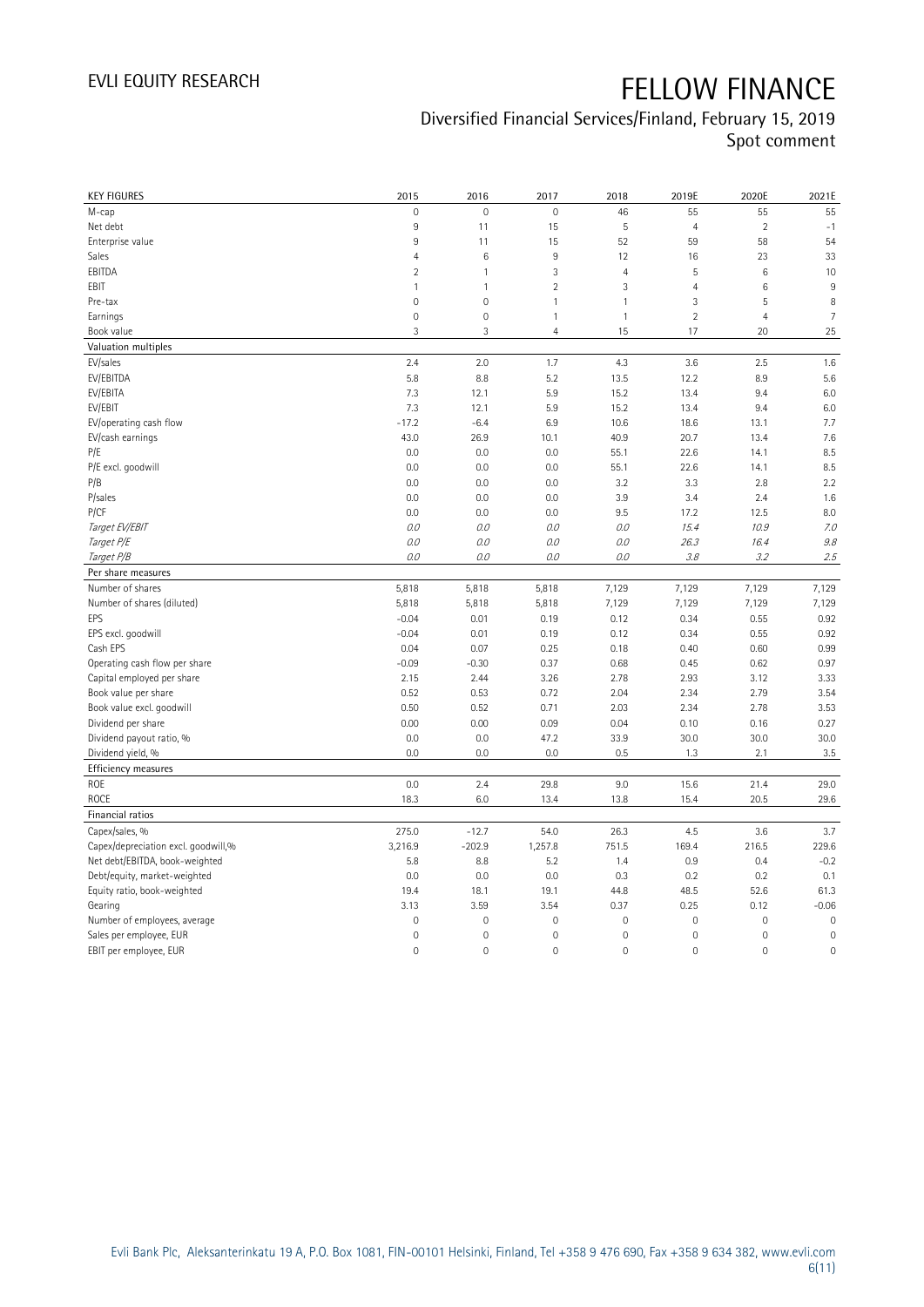### Diversified Financial Services/Finland, February 15, 2019 Spot comment

COMPANY DESCRIPTION: Fellow Finance Oyj operates a lending platform for debt-based consumer and business financing. The company operates in Finland, Sweden, Germany, and Poland. The company began its operations in 2014 and listed on the Nasdaq First North Finland -marketplace in 2018.

### INVESTMENT CASE:

| <b>OWNERSHIP STRUCTURE</b>             | <b>SHARES</b> | <b>EURm</b> | 0/0     |
|----------------------------------------|---------------|-------------|---------|
| Taaleri Oyj                            | 1,847,163     | 14.316      | 25.9%   |
| Margin Investments Oy                  | 830,843       | 6.439       | 11.7%   |
| TN Ventures Oy                         | 830,843       | 6.439       | 11.7%   |
| Oy T&T Nordcap Ab                      | 646,436       | 5.010       | $9.1\%$ |
| Avensis Capital Oy                     | 277,266       | 2.149       | 3.9%    |
| OP-Finland Micro Cap                   | 140,060       | 1.085       | 2.0%    |
| Fennia Life Insurance Company          | 134,949       | 1.046       | 1.9%    |
| OP-Finland Small Cap                   | 130,000       | 1.008       | 1.8%    |
| Säästöpankki Small Cap mutual fund     | 129,366       | 1.003       | 1.8%    |
| Varma Mutual Pension Insurance Company | 100,980       | 0.783       | 1.4%    |
| Ten largest                            | 5,067,906     | 39.276      | 71%     |
| Residual                               | 2,060,719     | 15.971      | 29%     |
| Total                                  | 7,128,625     | 55.247      | 100%    |

| <b>EARNINGS CALENDAR</b> |                                         |
|--------------------------|-----------------------------------------|
| August 23, 2019          | Q2 report                               |
|                          |                                         |
|                          |                                         |
|                          |                                         |
| OTHER EVENTS             |                                         |
| April 03, 2019           | AGM                                     |
|                          |                                         |
| COMPANY MISCELLANEOUS    |                                         |
| CEO: Jouni Hintikka      | Pursimiehenkatu 4 A, FIN-00150 Helsinki |

CFO: Pasi Rantamäki Tel: 0203, 80,101 IR: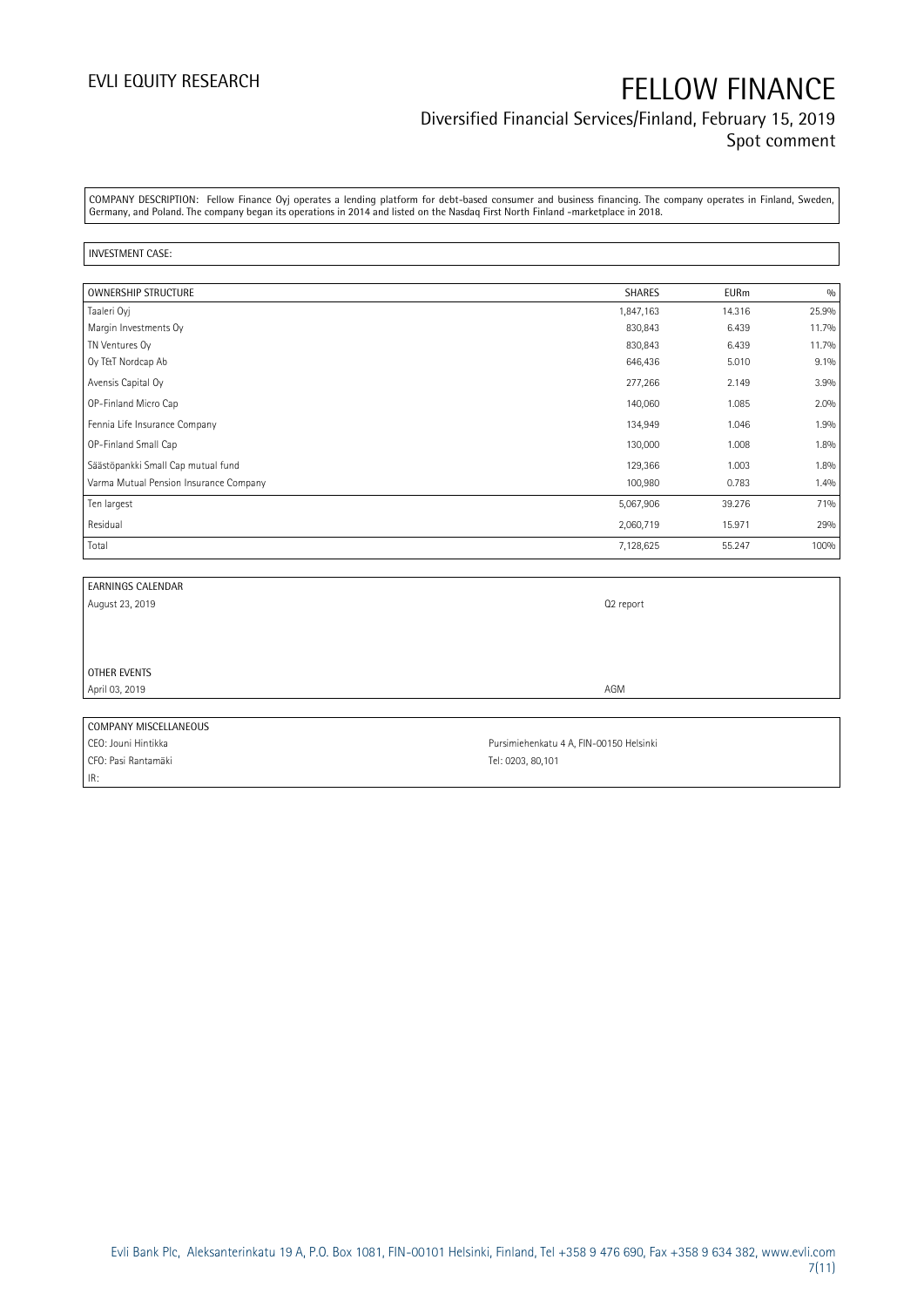Diversified Financial Services/Finland, February 15, 2019

Spot comment

DEFINITIONS

| P/E                                                                              | EPS                                                                                 |  |  |
|----------------------------------------------------------------------------------|-------------------------------------------------------------------------------------|--|--|
| Price per share                                                                  |                                                                                     |  |  |
|                                                                                  | Profit before extraordinary items and taxes<br>$-$ income taxes + minority interest |  |  |
| Earnings per share                                                               |                                                                                     |  |  |
|                                                                                  | Number of shares                                                                    |  |  |
|                                                                                  |                                                                                     |  |  |
| P/Sales                                                                          | <b>DPS</b>                                                                          |  |  |
| Market cap                                                                       | Dividend for the financial period per share                                         |  |  |
| Sales                                                                            |                                                                                     |  |  |
| P/BV                                                                             | <b>CEPS</b>                                                                         |  |  |
| Price per share                                                                  | Gross cash flow from operations                                                     |  |  |
| Shareholders' equity + taxed provisionsper share                                 | Number of shares                                                                    |  |  |
|                                                                                  |                                                                                     |  |  |
| P/CF                                                                             | EV/Share                                                                            |  |  |
| Price per share                                                                  | Enterprise value                                                                    |  |  |
| Operating cash flow per share                                                    | Number of shares                                                                    |  |  |
|                                                                                  |                                                                                     |  |  |
| EV (Enterprise value)                                                            | Sales/Share                                                                         |  |  |
| Market cap + net debt + minority interest at market value                        | Sales                                                                               |  |  |
| - share of associated companies at market value                                  | Number of shares                                                                    |  |  |
|                                                                                  |                                                                                     |  |  |
| Net debt                                                                         | EBITDA/Share                                                                        |  |  |
| Interest bearing debt - financial assets                                         | Earnings before interest, tax, depreciation and amortisation                        |  |  |
|                                                                                  | Number of shares                                                                    |  |  |
|                                                                                  |                                                                                     |  |  |
| EV/Sales                                                                         | EBIT/Share                                                                          |  |  |
| Enterprise value                                                                 | Operating profit                                                                    |  |  |
| Sales                                                                            | Number of shares                                                                    |  |  |
|                                                                                  |                                                                                     |  |  |
| EV/EBITDA                                                                        | EAFI/Share                                                                          |  |  |
| Enterprise value                                                                 | Pretax profit<br>Number of shares                                                   |  |  |
| Earnings before interest, tax, depreciation and amortisation                     |                                                                                     |  |  |
|                                                                                  |                                                                                     |  |  |
| EV/EBIT                                                                          | Capital employed/Share                                                              |  |  |
| Enterprise value                                                                 | Total assets - non interest bearing debt                                            |  |  |
| Operating profit                                                                 | Number of shares                                                                    |  |  |
|                                                                                  |                                                                                     |  |  |
| Div yield, %                                                                     | Total assets                                                                        |  |  |
| Dividend per share                                                               | Balance sheet total                                                                 |  |  |
| Price per share                                                                  |                                                                                     |  |  |
|                                                                                  |                                                                                     |  |  |
| Payout ratio, %                                                                  | Interest coverage (x)                                                               |  |  |
| <b>Total dividends</b>                                                           | Operating profit                                                                    |  |  |
| Earnings before extraordinary items and taxes - income taxes + minority interest | Financial items                                                                     |  |  |
|                                                                                  |                                                                                     |  |  |
| Net cash/Share                                                                   | Asset turnover (x)                                                                  |  |  |
| Financial assets $-$ interest bearing debt                                       | Turnover                                                                            |  |  |
| Number of shares                                                                 | Balance sheet total (average)                                                       |  |  |
|                                                                                  |                                                                                     |  |  |
| ROA, %<br>Operating profit + financial income + extraordinary items              | Debt/Equity, %<br>Interest bearing debt                                             |  |  |
| Balance sheet total - interest free short term debt                              | Shareholders' equity + minority interest + taxed provisions                         |  |  |
|                                                                                  |                                                                                     |  |  |
| - long term advances received and accounts payable (average)                     |                                                                                     |  |  |
| ROCE, %                                                                          |                                                                                     |  |  |
| Profit before extraordinary items + interest expenses + other financial costs    | Equity ratio, %<br>Shareholders' equity + minority interest + taxed provisions      |  |  |
|                                                                                  |                                                                                     |  |  |
| Balance sheet total - noninterest bearing debt (average)                         | Total assets - interest free loans                                                  |  |  |
|                                                                                  |                                                                                     |  |  |
| ROE, %                                                                           | CAGR, %<br>Cumulative annual growthrate $=$ Average growthper year                  |  |  |
| Profit before extraordinary items and taxes - income taxes                       |                                                                                     |  |  |
| Shareholders' equity + minority interest + taxed provisions (average)            |                                                                                     |  |  |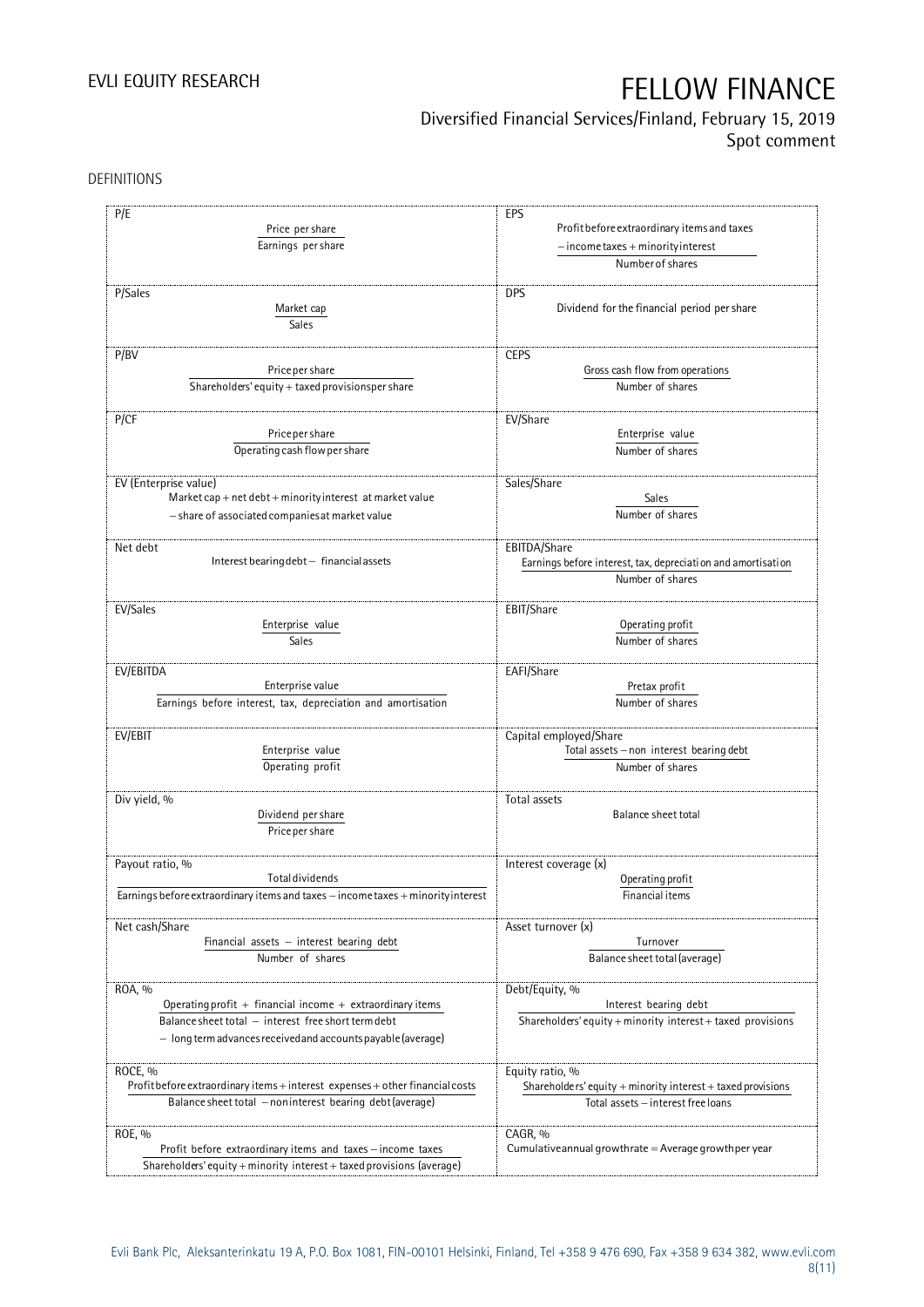## Diversified Financial Services/Finland, February 15, 2019

### Spot comment



Evli Research Partners Plc ("ERP") uses 12-month target prices. Target prices are defined by utilizing analytical techniques based on financial theory including (but not limited to) discounted cash flow analysis and comparative valuation. The selection of valuation methods depends on different circumstances. Target prices may be altered on the basis of new information coming to light in the underlying company or changes in interest rates, changes in foreign exchange rates, other securities prices or market indices or outlook for the aforementioned factors or other factors that may change the conditions of financial markets. Recommendations and changes by analysts are available at <https://research.evli.com/JasperAllModels.action?authParam=key;461&authParam=x;G3rNagWrtf7K&authType=3> Investment recommendations are defined as follows: Target price compared to share price Recommendation<br>  $\leq 10\%$  $\langle 5, 10, 10 \rangle$  SELL<br>  $\langle -10, 1, 10 \rangle$   $\langle 6, 10 \rangle$   $\langle 10, 10 \rangle$  $-10 - (+10) \%$  HOL<br>  $> 10 \%$  RIJY  $> 10\%$ ERP's investment recommendation of the analyzed company is updated at least 2 timer per year. 60% 53% 50% 39% 40% 30% 20% 8% 10%  $0%$ Sell Hold Buy

The graph above shows the distribution of ERP's recommendations of companies under coverage in 1st of February 2019. If recommendation is not given, it is not mentioned here.

### Name(s) of the analyst(s): Salokivi

This research report has been prepared by Evli Research Partners Plc ("ERP" or "Evli Research"). ERP is a subsidiary of Evli Bank Plc. Production of the investment recommendation has been concluded on 15.2.2019, 6:30. This report has been published on 15.2.2019, 7:20.

None of the analysts contributing to this report, persons under their guardianship or corporations under their control have a position in the shares of the company or related securities.

The date and time for any price of financial instruments mentioned in the recommendation refer to the previous trading day's closing price(s) unless otherwise stated in the report.

Each analyst responsible for the content of this report assures that the expressed views accurately reflect the personal views of each analyst on the covered companies and securities. Each analyst assures that (s)he has not been, nor are or will be, receiving direct or indirect compensation related to the specific recommendations or views contained in this report.

Companies in the Evli Group, affiliates or staff of companies in the Evli Group, may perform services for, solicit business from, hold long or short positions in, or otherwise be interested in the investments (including derivatives) of any company mentioned in the publication or report.

Evli Corporate Finance has managed or co-managed a public offering of the company's securities during the last 12 months prior to, received compensation for investment banking services from the company during the last 12 months prior to the publication of the research report.

ERP may pursue an assignment from the issuer(s) of the financial instruments mentioned in the recommendation or this report. These assignments may have a limited economic or financial impact on ERP and/or Evli. Under such assignments ERP may perform services including, but not limited to, arranging investor meetings or –events, investor relations communication advisory and production of research material.

ERP has signed an agreement with the issuer of the financial instruments mentioned in the recommendation, which includes production of research reports. This assignment has a limited economic and financial impact on ERP and/or Evli. Under the assignment ERP performs services including, but not limited to,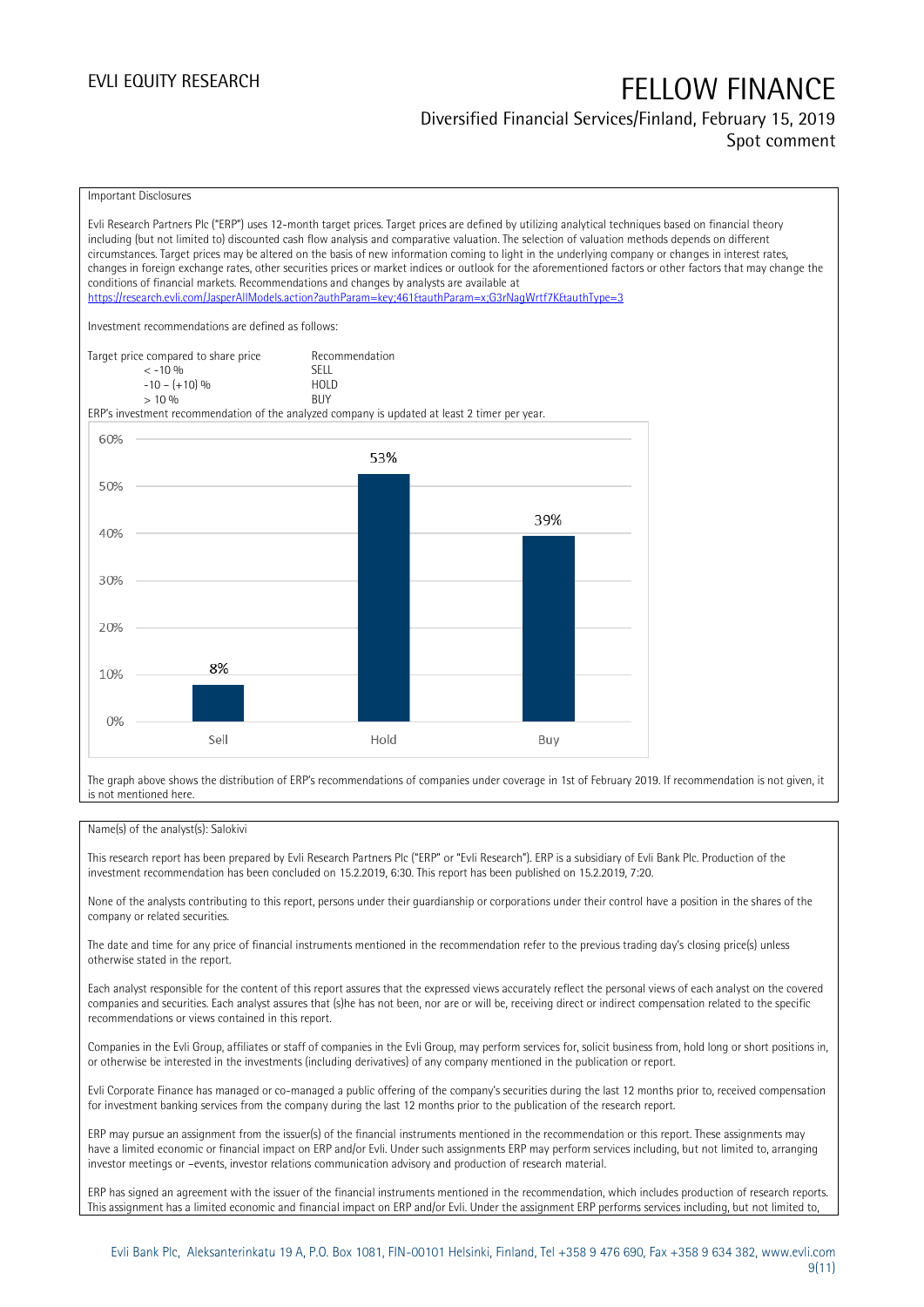### Diversified Financial Services/Finland, February 15, 2019 Spot comment

arranging investor meetings or –events, investor relations communication advisory and production of research material.

ERP or another company within the Evli Group does not have an agreement with the company to perform market making services.

For the prevention and avoidance of conflicts of interests with respect to this report, there is an information barrier (Chinese wall) between Investment Research and Corporate Finance units concerning unpublished investment banking services to the company. The remuneration of the analyst(s) is not tied directly or indirectly to investment banking transactions performed by Evli Bank Plc or any company within Evli Group.

This report has not been disclosed to the company prior to its dissemination.

This report is provided and intended for informational purposes only and may not be used or considered under any circumstances as an offer to sell or buy any securities or as advice to trade any securities.

This report is based on sources ERP considers to be correct and reliable. The sources include information providers Reuters and Bloomberg, stock-exchange releases from the companies and other company news, Statistics Finland and articles in newspapers and magazines. However, ERP does not guarantee the materialization, correctness, accuracy or completeness of the information, opinions, estimates or forecasts expressed or implied in the report. In addition, circumstantial changes may have an influence on opinions and estimates presented in this report. The opinions and estimates presented are valid at the moment of their publication and they can be changed without a separate announcement. Neither ERP nor any company within the Evli Group are responsible for amending, correcting or updating any information, opinions or estimates contained in this report. Neither ERP nor any company within the Evli Group will compensate any direct or consequential loss caused by or derived from the use of the information represented in this publication.

All information published in this report is for the original recipient's private and internal use only. ERP reserves all rights to the report. No part of this publication may be reproduced or transmitted in any form or by any means, electronic, mechanical, photocopying, recording or otherwise, or stored in any retrieval system of any nature, without the written permission of ERP.

This report or its copy may not be published or distributed in Australia, Canada, Hong Kong, Japan, New Zealand, Singapore or South Africa. The publication or distribution of this report in certain other jurisdictions may also be restricted by law. Persons into whose possession this report comes are required to inform themselves about and to observe any such restrictions.

Evli Bank Plc is not registered as a broker-dealer with the U. S. Securities and Exchange Commission ("SEC"), and it and its analysts are not subject to SEC rules on securities analysts' certification as to the currency of their views reflected in the research report. Evli Bank is not a member of the Financial Industry Regulatory Authority ("FINRA"). It and its securities analysts are not subject to FINRA's rules on Communications with the Public and Research Analysts and Research Reports and the attendant requirements for fairness, balance and disclosure of potential conflicts of interest. This research report is only being offered in U.S. by Auerbach Grayson & Company, LLC (Auerbach Grayson) to Major U.S. Institutional Investors and is not available to, and should not be used by, any U.S. person or entity that is not a Major U.S. Institutional Investor. Auerbach Grayson is a broker-dealer registered with the U.S. Securities and Exchange Commission and is a member of the FINRA. U.S. entities seeking more information about any of the issuers or securities discussed in this report should contact Auerbach Grayson. The securities of non-U.S. issuers may not be registered with or subject to SEC reporting and other requirements.

ERP is not a supervised entity but its parent company Evli Bank Plc is supervised by the Finnish Financial Supervision Authority.